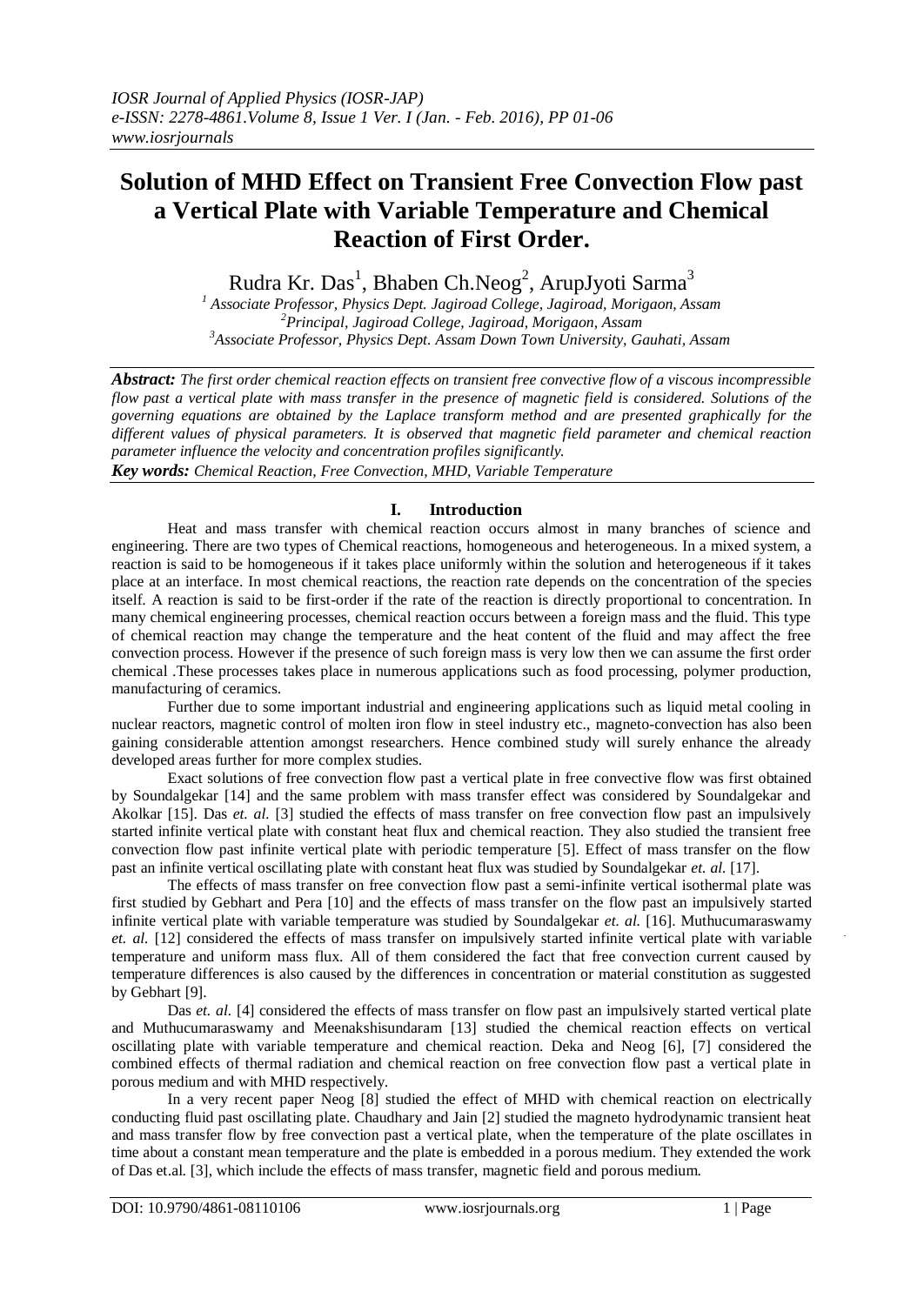Although many authors studied mass transfer with or without chemical reaction in flow past oscillating vertical plate by considering different surface conditions but the study on the effects of magnetic field on free convection heat and mass transfer in the presence of transverse magnetic field and chemical reaction with variable temperature has not been found in literature and hence the motivation to undertake this study. It is therefore proposed to study the effects of chemical reaction on hydro magnetic flow past a vertical plate with variable temperature under the assumption of first order chemical reaction.

## **II. Mathematical Analysis**

An unsteady natural convection flow of a viscous incompressible electrically conducting fluid past an infinite vertical plate is considered here. To visualize the flow pattern a Cartesian co-ordinate system is considered where *x'*-axis is taken along the infinite vertical plate, the *y*'-axis is normal to the plate and fluid fills the region  $y' \ge 0$ . Initially, the fluid and the plate are kept at the same constant temperature  $T'_{\infty}$  and species concentration  $C'_{\infty}$ . At time  $t' > 0$ , the plate is assumed to be moving continuously in its own plane with a uniform velocity  $U_0$  and at the same time the plate temperature is raised linearly with time and the level of species concentration is raised to  $C'_{w}$ . A magnetic field of uniform strength  $B_0$  is applied normal to the plate. It is assumed that the magnetic Reynolds number is very small and the induced magnetic field is negligible in comparison to the transverse magnetic field. It is also assumed that the effect of viscous dissipation is negligible in the energy equation and the level of species concentration is very low so the Soret and Dufour effects are negligible.

As the plate is infinite in extent so the derivatives of all the flow variables with respect to *x'* vanish and they can be assumed to be functions of *y'* and *t'* only. Thus the motion is one dimensional with only non-zero vertical velocity component *u'*, varying with *y'* and *t'* only. Due to one dimensional nature, the equation of continuity is trivially satisfied.

Under the above assumptions and following Boussinesq approximation, the unsteady flow field is governed by the following set of equations:

$$
\frac{\partial u'}{\partial t'} = g\beta(T'-T'_{\infty}) + g\beta^*(C'-C'_{\infty}) + \nu \frac{\partial^2 u'}{\partial {y'}^2} - \frac{\sigma B_0^2}{\rho} u' \tag{1}
$$

$$
\rho C_p \frac{\partial T'}{\partial t'} = k \frac{\partial^2 T'}{\partial y'^2}
$$
 (2)

$$
\frac{\partial C'}{\partial t'} = D \frac{\partial^2 C'}{\partial {y'}^2} \cdot K_I C'
$$
 (3)

The following initial and boundary conditions are considered here.

$$
u' = 0, \qquad T' = T'_{\infty}, \quad C' = C'_{\infty} \quad \text{for all } y' \text{ and } t' \le 0
$$
\n
$$
u' = U_0, \quad T' = T'_{\infty} + (T'_{w} - T'_{\infty}) \land t', \quad C' = C'_{w} \text{ at } y' = 0
$$
\n
$$
u' \to 0, \quad T' \to T'_{\infty}, \quad C' \to C'_{\infty} \quad \text{as } y' \to \infty
$$
\n
$$
\text{Where, } A = \frac{u_0^2}{v}.
$$
\n
$$
(4)
$$

Now, to reduce the above equations in non-dimensional form we introduce the following non-dimensional quantities.

$$
u = \frac{u'}{U_0}, t = \frac{t' U_0^2}{v}, y = \frac{y' U_0}{v}, \theta = \frac{T' \cdot T'_{\infty}}{T'_{w} \cdot T'_{\infty}},
$$
  
\n
$$
\phi = \frac{C' - C'_{\infty}}{C'_{w} \cdot C'_{\infty}}, \quad Gr = \frac{g \beta v (T'_{w} \cdot T'_{\infty})}{U_0^3},
$$
  
\n
$$
G m = \frac{g \beta^* v (C'_{w} \cdot C'_{\infty})}{U_0^3}, \quad Pr = \frac{\mu C_p}{\kappa},
$$
  
\n
$$
R = \frac{v K_1}{U_0^2}, \quad Sc = \frac{v}{D}, \quad M = \frac{\sigma B_0^2 v}{\rho U_0^2}
$$
  
\n(5)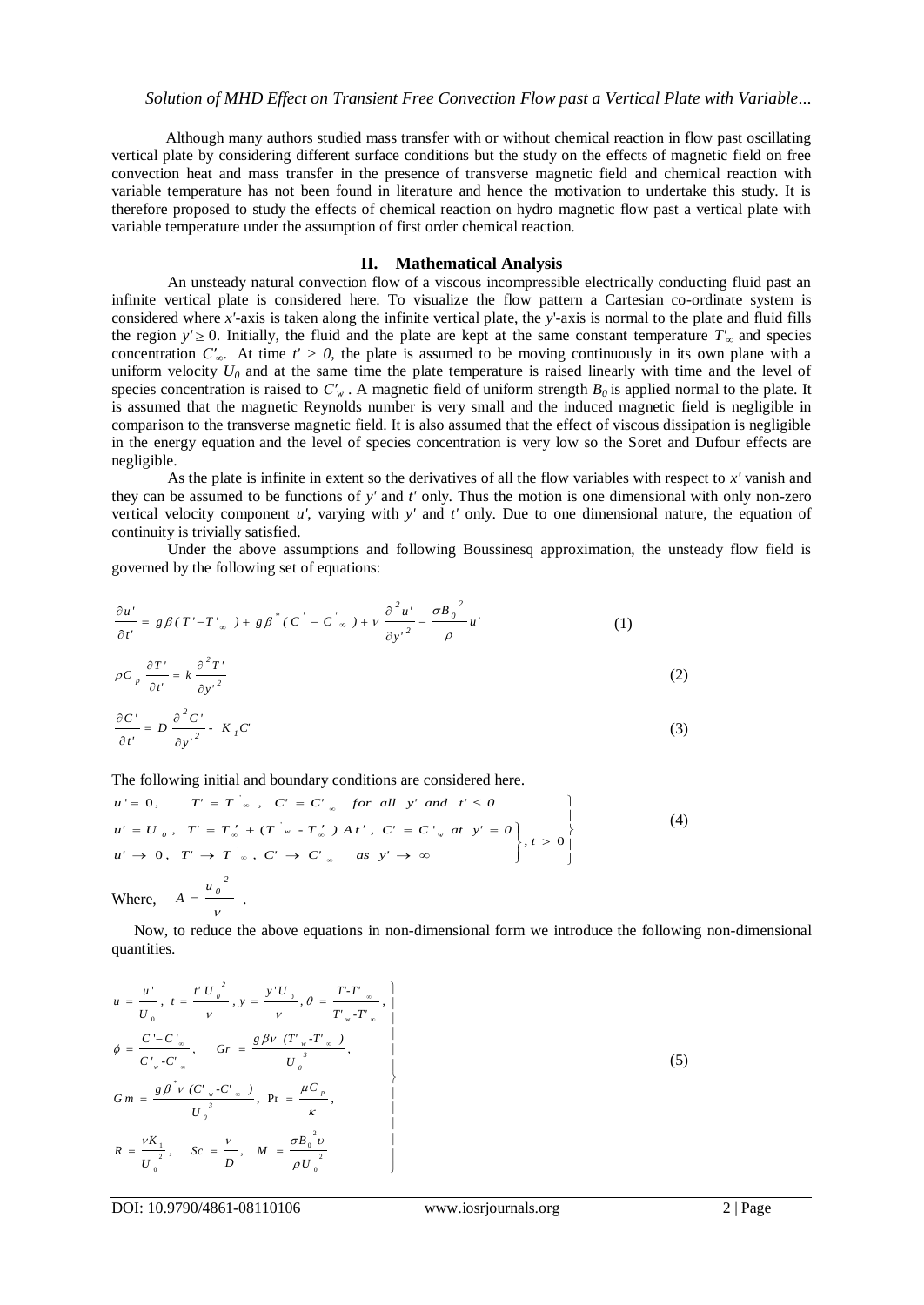Thus, with the introduction of these non dimensional quantities  $(5)$ , the equations  $(1)$ ,  $(2)$  and  $(3)$  are reduced to the following forms.

$$
\frac{\partial u}{\partial t} = \frac{\partial^2 u}{\partial y^2} + Gr \theta + Gm \phi - Mu \tag{6}
$$

$$
\frac{\partial \theta}{\partial t} = \frac{1}{Pr} \frac{\partial^2 \theta}{\partial y^2}
$$
 (7)

$$
\frac{\partial \phi}{\partial t} = \frac{1}{Sc} \frac{\partial^2 \phi}{\partial y^2} - R \phi
$$
 (8)

And the initial and boundary conditions (4) are as follows:

$$
u = 0, \qquad \theta = 0, \qquad \phi = 0, \text{ for all } y \text{ and } t \le 0
$$
  
\n
$$
u = 1, \qquad \theta = t, \qquad \phi = 1 \quad at \quad y = 0
$$
  
\n
$$
u \to 0, \qquad \theta \to 0, \qquad \phi \to 0 \quad as \quad y \to \infty
$$
  
\n(9)

Solutions of the equations (6), (7) and (8) subject to the initial and boundary conditions (9) are obtained by Laplace transform technique. Thus with the help of Abramowitz and Stegum [1] and Hetnarski's [11] algorithm for inverse Laplace transform we have obtained the solutions as follows:

$$
\theta(\ y, t) = \left( t + \frac{y^2 \ Pr}{2} \right) erfc \left( \frac{y \sqrt{Pr}}{2 \sqrt{t}} \right) - \frac{y \sqrt{t Pr}}{\sqrt{\pi}} e^{-\frac{y^2 Pr}{4t}} \tag{10}
$$

$$
\phi(y,t) = \frac{1}{2} \left\{ e^{-y\sqrt{ScR}} \, erfc\left(\frac{y\sqrt{Sc}}{2\sqrt{t}} - \sqrt{Rt}\right) + e^{y\sqrt{ScR}} \, erfc\left(\frac{y\sqrt{Sc}}{2\sqrt{t}} + \sqrt{Rt}\right) \right\} \tag{11}
$$

$$
u(y,t) = \frac{G_4}{2} \left\{ e^{-y\sqrt{M}} erfc\left(\frac{y}{2\sqrt{t}} - \sqrt{Mt}\right) + e^{y\sqrt{M}} erfc\left(\frac{y}{2\sqrt{t}} + \sqrt{Mt}\right) \right\}
$$
  
+ 
$$
\frac{yG_1}{4b\sqrt{M}} \left\{ e^{-y\sqrt{M}} erfc\left(\frac{y}{2\sqrt{t}} - \sqrt{Mt}\right) - e^{y\sqrt{M}} erfc\left(\frac{y}{2\sqrt{t}} + \sqrt{Mt}\right) \right\}
$$
  
+ 
$$
\frac{G_1}{2b^2} \left[ e^{i\omega} \left( \left\{ e^{-y\sqrt{c}} erfc\left(\frac{y}{2\sqrt{t}} - \sqrt{ct}\right) + e^{y\sqrt{c}} erfc\left(\frac{y}{2\sqrt{t}} + \sqrt{ct}\right) \right\} \right]
$$
  
- 
$$
\left\{ e^{-y\sqrt{b\text{ Pr}}} erfc\left(\frac{y\sqrt{\text{Pr}}}{2\sqrt{t}} - \sqrt{bt}\right) + e^{y\sqrt{b\text{ Pr}}} erfc\left(\frac{y\sqrt{\text{Pr}}}{2\sqrt{t}} + \sqrt{bt}\right) \right\} \right]
$$
  
+ 
$$
\frac{G_2}{2d} \left[ e^{i\omega} \left( \left\{ e^{-y\sqrt{c}} erfc\left(\frac{y}{2\sqrt{t}} - \sqrt{kt}\right) + e^{y\sqrt{c}} erfc\left(\frac{y}{2\sqrt{t}} + \sqrt{kt}\right) \right\} \right]
$$
  
- 
$$
\left\{ e^{-y\sqrt{hsc}} erfc\left(\frac{y\sqrt{Sc}}{2\sqrt{t}} - \sqrt{ht}\right) + e^{y\sqrt{hsc}} erfc\left(\frac{y\sqrt{Sc}}{2\sqrt{t}} + \sqrt{ht}\right) \right\} \right]
$$
  
+ 
$$
\left\{ e^{-y\sqrt{hsc}} erfc\left(\frac{y\sqrt{Sc}}{2\sqrt{t}} - \sqrt{Rt}\right) + e^{y\sqrt{hsc}} erfc\left(\frac{y\sqrt{Sc}}{2\sqrt{t}} + \sqrt{Rt}\right) \right\}
$$
  
+ 
$$
\frac{G_1}{b} \left[ \left( t + \frac{y^2 \text{ Pr}}{2} \right) erfc\left(\frac{y\sqrt{\text{Pr}}}{2\sqrt{t}} \right) -
$$

DOI: 10.9790/4861-08110106 www.iosrjournals.org 3 | Page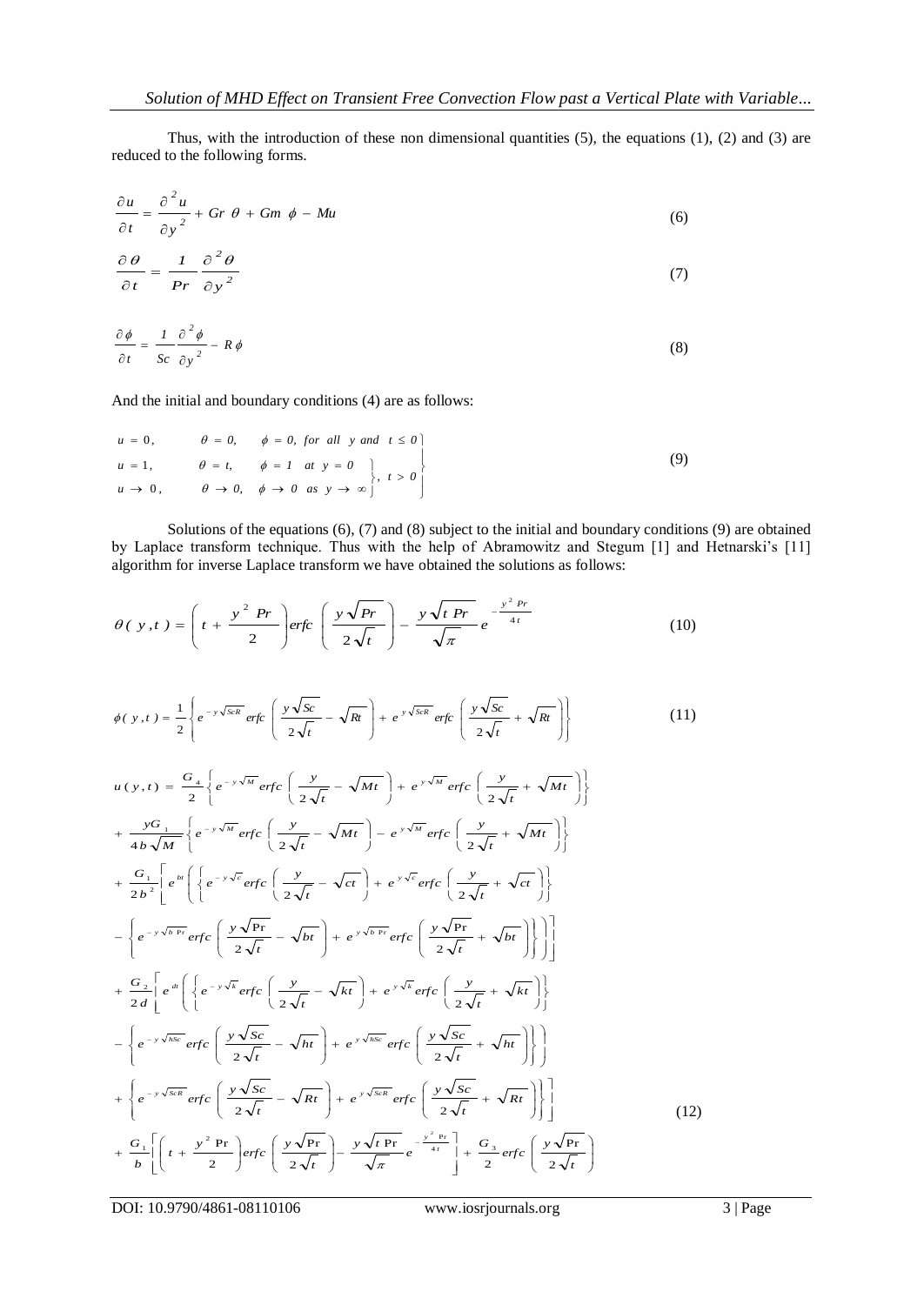Here, the following symbols are used in the above solutions:

$$
b = \frac{M}{Pr - 1}, c = M + b, d = \frac{RSc - M}{1 - Sc}, h = R + d,
$$
  
\n
$$
k = M + d, G_1 = \frac{Gr}{Pr - 1}, G_2 = \frac{Gm}{Sc - 1},
$$
  
\n
$$
G_3 = 1 - \frac{G_2}{d} - \frac{G_1}{b^2}, G_4 = G_3 - \frac{tG_1}{b}
$$
\n(13)

#### **III. Results and Discussion**

In order to know the influence of different physical parameters viz., chemical reaction parameter (R), Schmidt number  $(S_C)$ , thermal Grashof number $(G_r)$ , mass Grashof number $(G_m)$ , Hartmann number  $(M)$ , Prandtl number( $P_r$ ) and time on the physical flow situation . Computations are carried out for vertical velocity, temperature and concentration and they are presented graphically in figure.

In figure-1 concentration profiles are presented for different values of Schmidt number (Sc) and chemical reaction parameter (*R*). From the figure it is observed that increase of Schmidt number (Sc) and chemical reaction parameter  $(R)$  lead to the decrease in concentration of the species.

Figure-2(a) represents the temperature profiles for different values of Prandtl number (*Pr*) and figure-2(b) represents temperature profiles at different times *t*. Since temperature is considered as time dependent, therefore, figure 2(a)  $\&$  2(b) clearly reflects the situation. It is further observed that temperature decreases with the increase of *Pr*.

Figures-3(a) & 3(b) represents the velocity Profiles for different values of parameters *Gr, Gm*, *R* and *M*, *Sc* and *Pr*. Influence of *Gr, Gm* and *R* are shown in figure 3(a) for fixed values of *M*, *Sc* and *Pr*. It is clear from the figure -3(a) that velocity increases with the increase of *Gr* and *Gm* but decreases with the increases of *R.* In figure 3(b) effects of *M* and *Sc* are presented for some fixed values of *t, Gr, Gm*, *Pr* and *R*. It is clear from the figure 3(b) that velocity decreases when *M* and *Sc* increase.



 **IV. Figures**

Figure-1: Concentration Profile (Effect of Chemical reaction parameter and Schmidt number).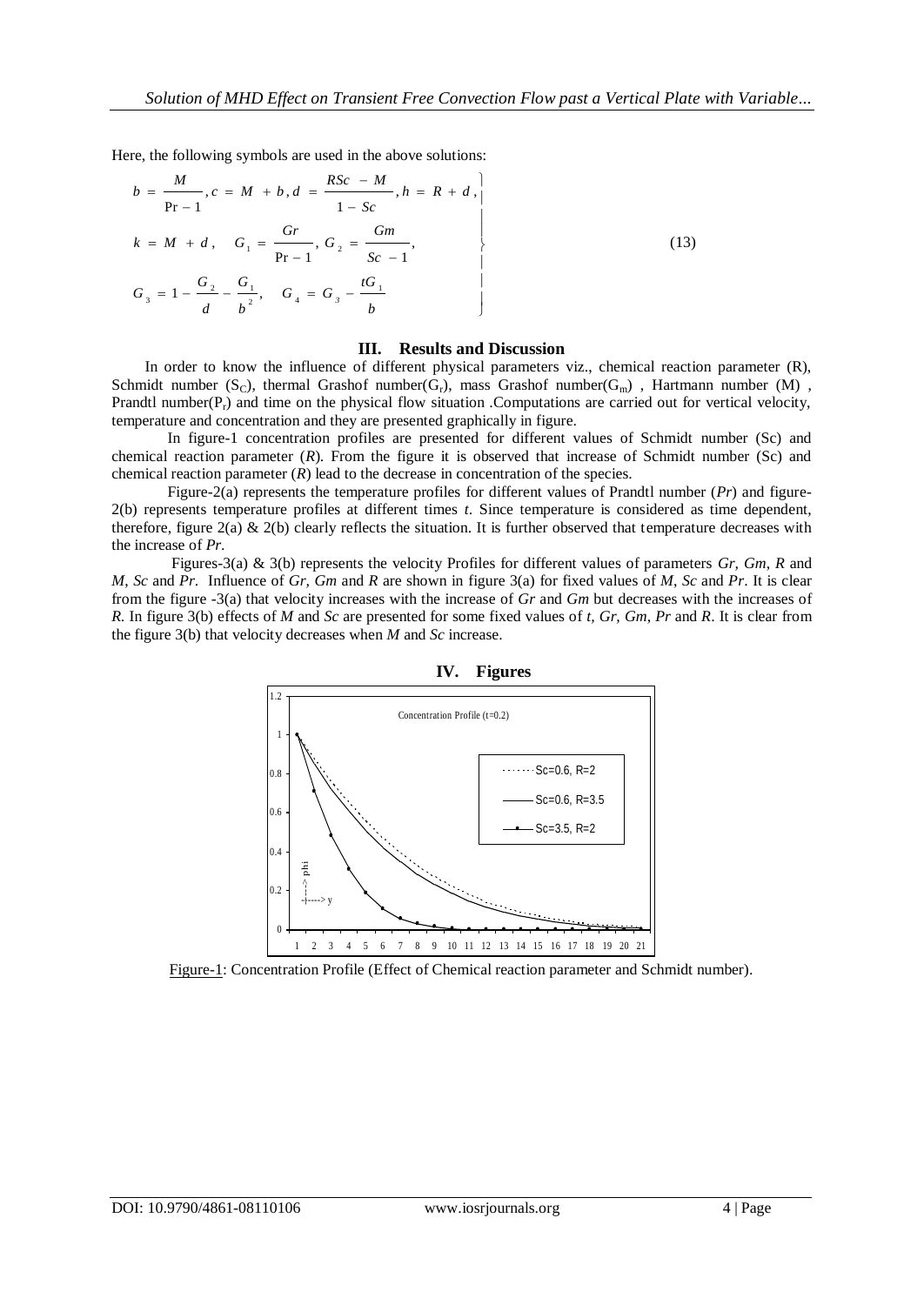

Figure-2(a): Temperature Profile (Effect of Pr)







Figure-3(a): Velocity Profile (Effect of Gr, Gm and R)